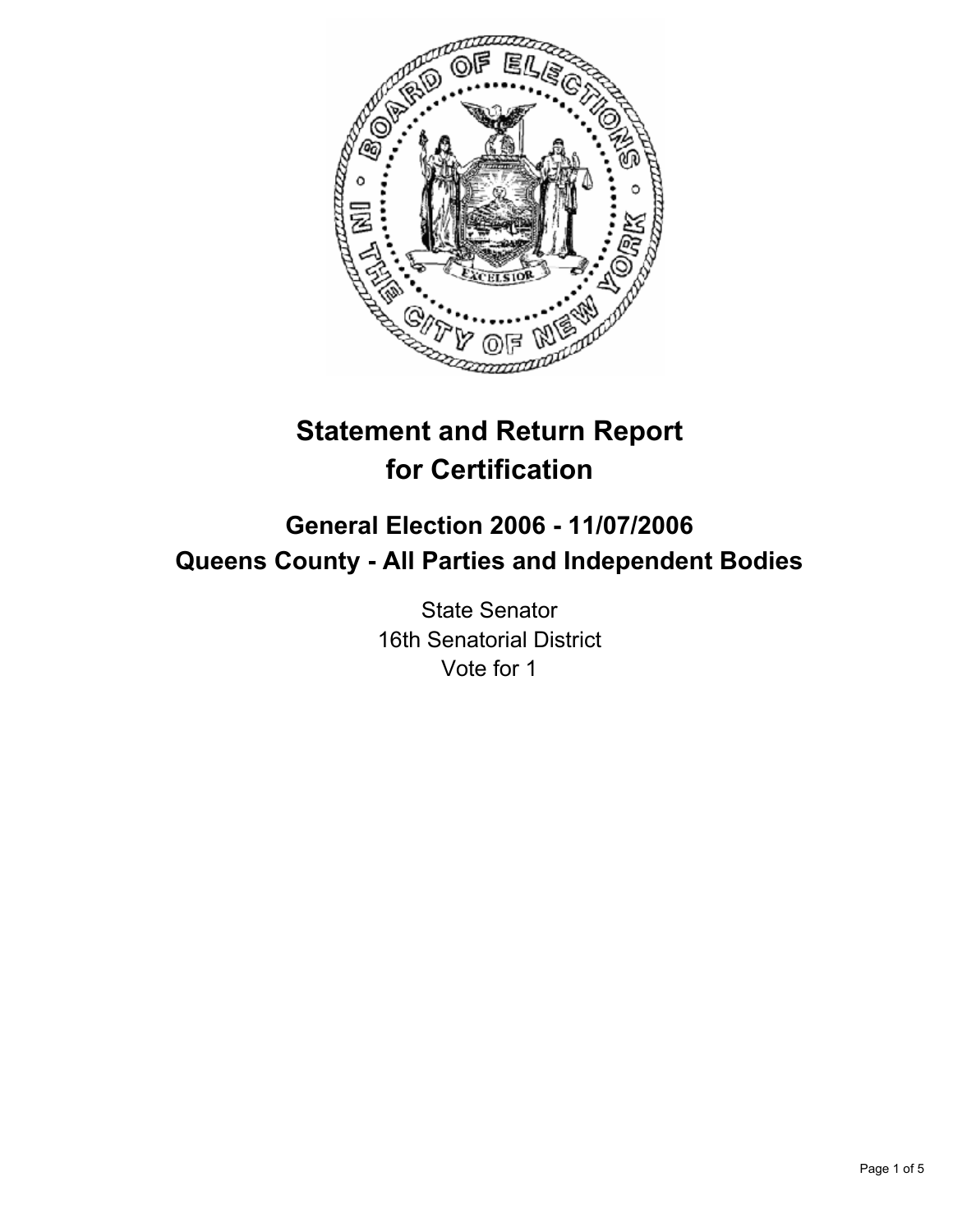

#### **Assembly District 22**

| <b>PUBLIC COUNTER</b>                | 9,848  |
|--------------------------------------|--------|
| <b>EMERGENCY</b>                     |        |
| ABSENTEE/MILITARY                    | 172    |
| AFFIDAVIT                            | 129    |
| <b>Total Ballots</b>                 | 10,196 |
| TOBY ANN STAVISKY (DEMOCRATIC)       | 5,942  |
| TOBY ANN STAVISKY (WORKING FAMILIES) | 236    |
| FELIX THE CAT (WRITE-IN)             |        |
| RUDY GIULIANI (WRITE-IN)             |        |
| <b>Total Votes</b>                   | 6,180  |
| Unrecorded                           | 4,016  |

### **Assembly District 24**

| PUBLIC COUNTER                       | 8,324 |
|--------------------------------------|-------|
| <b>EMERGENCY</b>                     | 0     |
| ABSENTEE/MILITARY                    | 214   |
| AFFIDAVIT                            | 89    |
| <b>Total Ballots</b>                 | 8,669 |
| TOBY ANN STAVISKY (DEMOCRATIC)       | 5,951 |
| TOBY ANN STAVISKY (WORKING FAMILIES) | 410   |
| KENNETH DELLEQUILLA (WRITE-IN)       |       |
| <b>Total Votes</b>                   | 6,362 |
| Unrecorded                           | 2,307 |

#### **Assembly District 25**

| PUBLIC COUNTER                       | 2,478 |  |
|--------------------------------------|-------|--|
| <b>EMERGENCY</b>                     | 0     |  |
| ABSENTEE/MILITARY                    | 41    |  |
| AFFIDAVIT                            | 20    |  |
| <b>Total Ballots</b>                 | 2,569 |  |
| TOBY ANN STAVISKY (DEMOCRATIC)       | 1,745 |  |
| TOBY ANN STAVISKY (WORKING FAMILIES) | 109   |  |
| JOE TORRE (WRITE-IN)                 |       |  |
| <b>Total Votes</b>                   | 1,855 |  |
| Unrecorded                           | 714   |  |

#### **Assembly District 26**

| <b>PUBLIC COUNTER</b>                | 8,604 |
|--------------------------------------|-------|
| <b>EMERGENCY</b>                     | 3     |
| ABSENTEE/MILITARY                    | 296   |
| AFFIDAVIT                            | 82    |
| <b>Total Ballots</b>                 | 9,004 |
| TOBY ANN STAVISKY (DEMOCRATIC)       | 6,293 |
| TOBY ANN STAVISKY (WORKING FAMILIES) | 369   |
| <b>Total Votes</b>                   | 6,662 |
| Unrecorded                           | 2,342 |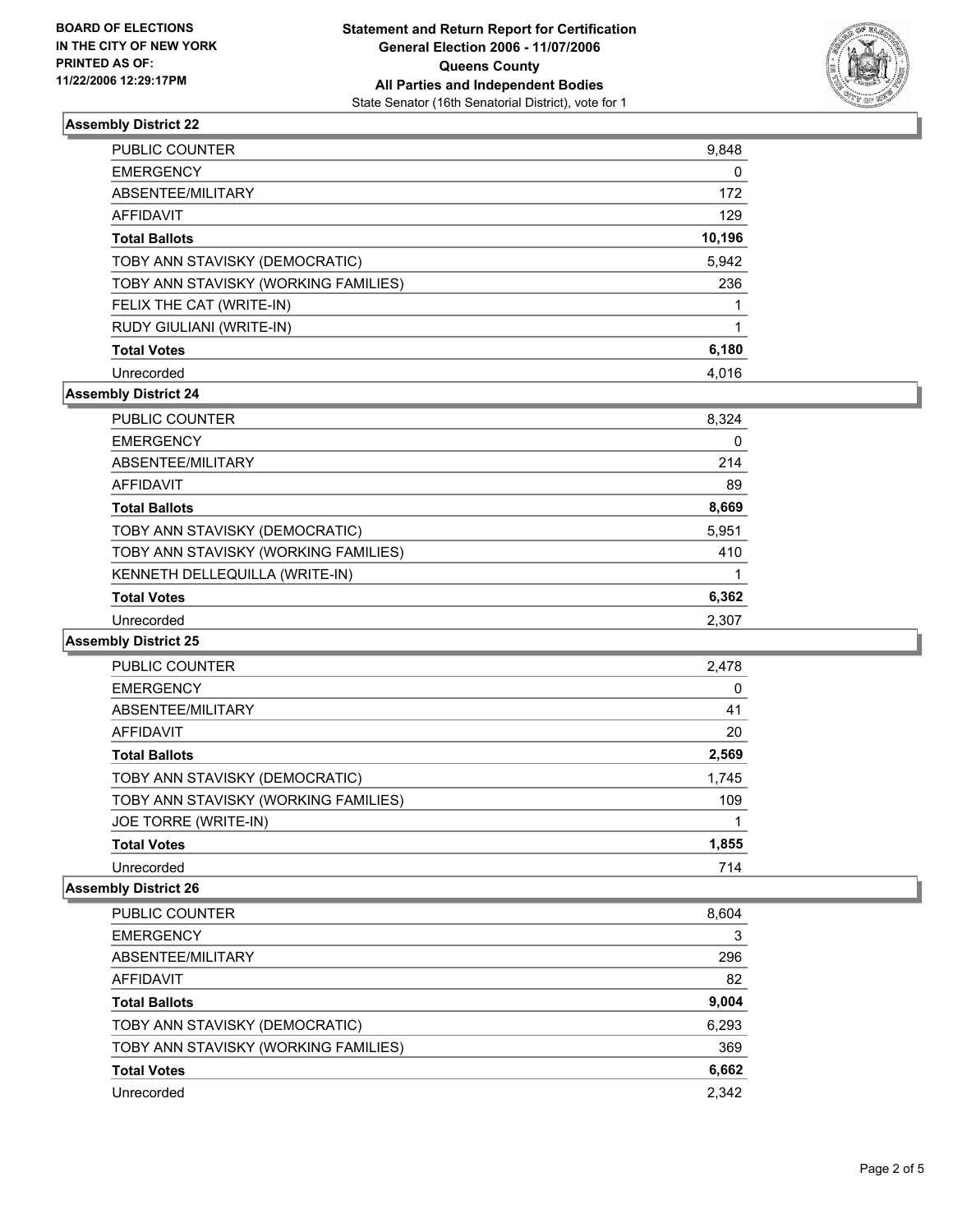

#### **Assembly District 27**

| <b>PUBLIC COUNTER</b>                | 9,160 |
|--------------------------------------|-------|
| <b>EMERGENCY</b>                     |       |
| ABSENTEE/MILITARY                    | 192   |
| <b>AFFIDAVIT</b>                     | 105   |
| <b>Total Ballots</b>                 | 9,532 |
| TOBY ANN STAVISKY (DEMOCRATIC)       | 6,103 |
| TOBY ANN STAVISKY (WORKING FAMILIES) | 372   |
| <b>JUAN OJEDA (WRITE-IN)</b>         |       |
| MIKE LANG (WRITE-IN)                 |       |
| WALTER KAWIST (WRITE-IN)             |       |
| <b>Total Votes</b>                   | 6,478 |
| Unrecorded                           | 3.054 |

**Assembly District 28**

| <b>PUBLIC COUNTER</b>                | 8,809 |  |
|--------------------------------------|-------|--|
| <b>EMERGENCY</b>                     | 2     |  |
| ABSENTEE/MILITARY                    | 278   |  |
| AFFIDAVIT                            | 120   |  |
| <b>Total Ballots</b>                 | 9,316 |  |
| TOBY ANN STAVISKY (DEMOCRATIC)       | 6,100 |  |
| TOBY ANN STAVISKY (WORKING FAMILIES) | 368   |  |
| BRIDGET MILLER (WRITE-IN)            | 2     |  |
| ERIC DUWE (WRITE-IN)                 |       |  |
| <b>Total Votes</b>                   | 6,471 |  |
| Unrecorded                           | 2.845 |  |

#### **Assembly District 30**

| <b>PUBLIC COUNTER</b>                | 66 |  |
|--------------------------------------|----|--|
| <b>EMERGENCY</b>                     |    |  |
| ABSENTEE/MILITARY                    |    |  |
| AFFIDAVIT                            |    |  |
| <b>Total Ballots</b>                 | 67 |  |
| TOBY ANN STAVISKY (DEMOCRATIC)       | 42 |  |
| TOBY ANN STAVISKY (WORKING FAMILIES) |    |  |
| <b>Total Votes</b>                   | 43 |  |
| Unrecorded                           | 24 |  |

#### **Assembly District 34**

| PUBLIC COUNTER                       | 400 |
|--------------------------------------|-----|
| <b>EMERGENCY</b>                     |     |
| ABSENTEE/MILITARY                    |     |
| AFFIDAVIT                            | າ   |
| <b>Total Ballots</b>                 | 408 |
| TOBY ANN STAVISKY (DEMOCRATIC)       | 235 |
| TOBY ANN STAVISKY (WORKING FAMILIES) | 12  |
| <b>Total Votes</b>                   | 247 |
| Unrecorded                           | 161 |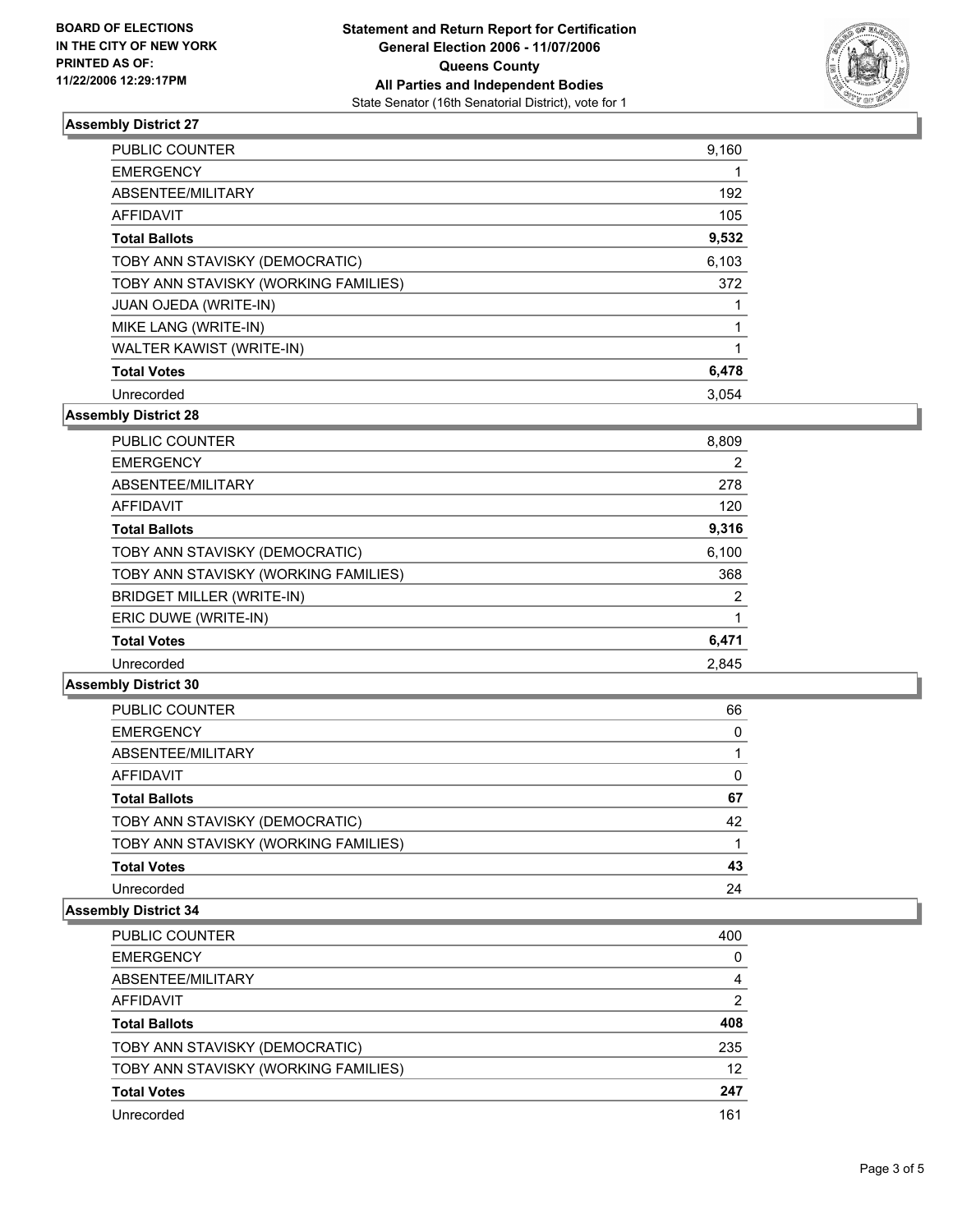

### **Assembly District 35**

| PUBLIC COUNTER                       | 2,802 |
|--------------------------------------|-------|
| <b>EMERGENCY</b>                     | 0     |
| ABSENTEE/MILITARY                    | 52    |
| AFFIDAVIT                            | 27    |
| <b>Total Ballots</b>                 | 2,905 |
| TOBY ANN STAVISKY (DEMOCRATIC)       | 1,725 |
| TOBY ANN STAVISKY (WORKING FAMILIES) | 94    |
| <b>Total Votes</b>                   | 1,819 |
| Unrecorded                           | 1,086 |

#### **Assembly District 36**

| PUBLIC COUNTER                       | 40 |
|--------------------------------------|----|
| <b>EMERGENCY</b>                     |    |
| ABSENTEE/MILITARY                    |    |
| <b>AFFIDAVIT</b>                     |    |
| <b>Total Ballots</b>                 | 41 |
| TOBY ANN STAVISKY (DEMOCRATIC)       | 21 |
| TOBY ANN STAVISKY (WORKING FAMILIES) | 6  |
| <b>Total Votes</b>                   | 27 |
| Unrecorded                           | 14 |